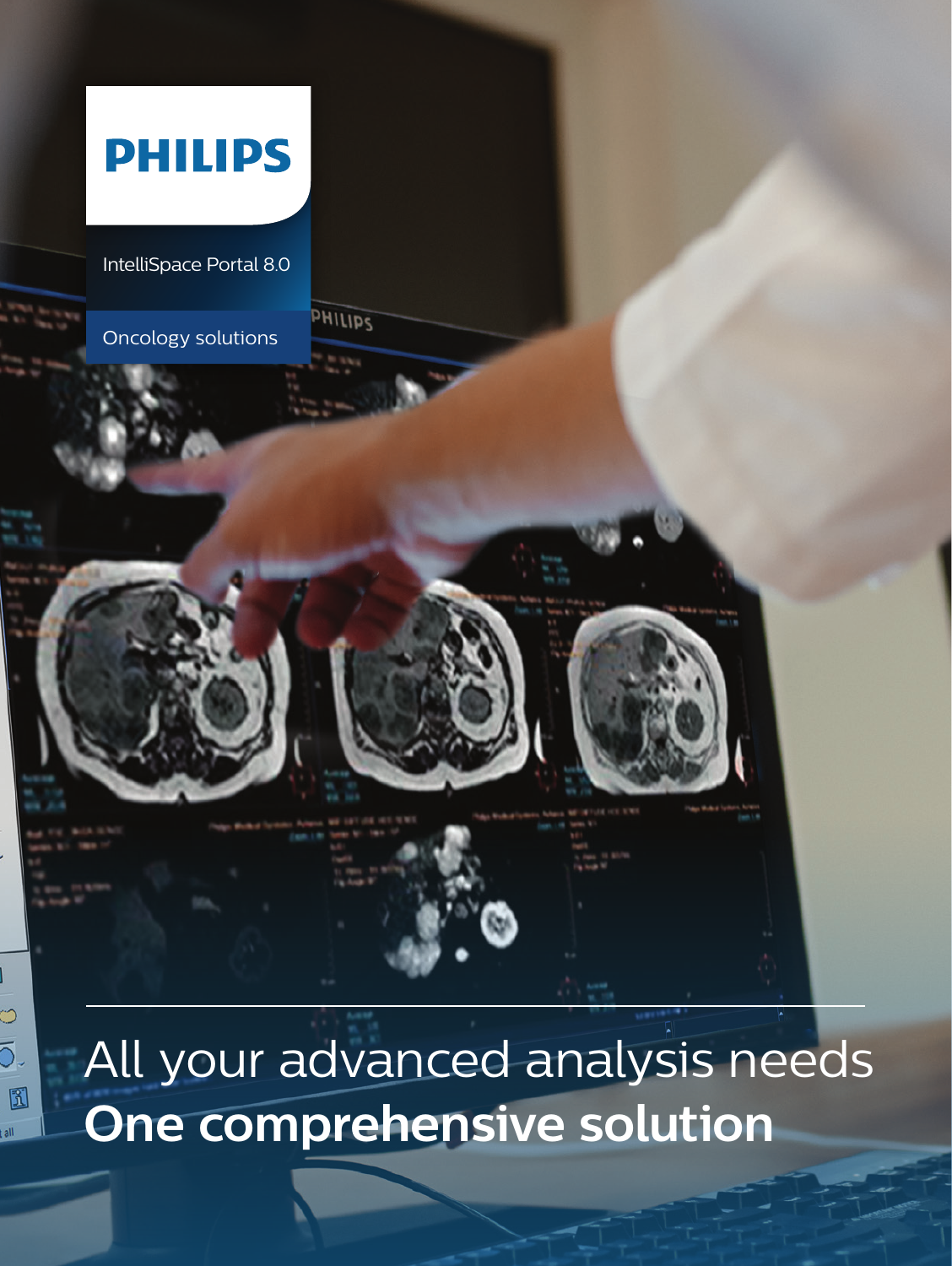# Today's oncology care decisions are more complex than ever.

Every cancer case is different. Some cancers demand systematic attention.

## **Increase your diagnostic confidence**

Deliver clinically meaningful insights to caregivers with IntelliSpace Portal 8.0. Its comprehensive suite of oncology solutions helps you structure workflows around patients and care stages rather than modalities.

With one 3-step approach – detection, diagnosis, and follow-up – you focus on what's most important. Detect and characterize malignancies, quantify lesions, and perform follow-up analyses to assess treatment response.

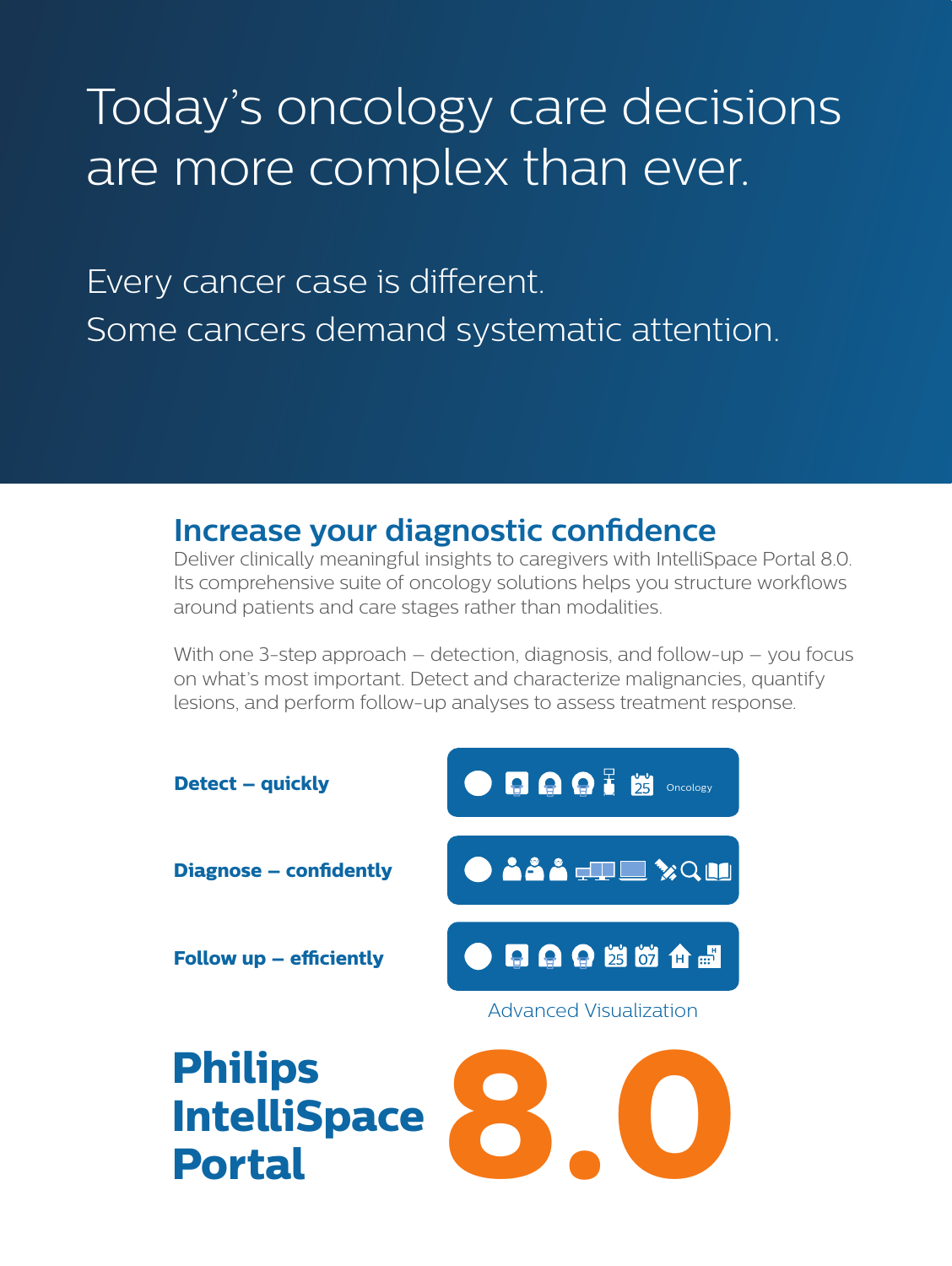cancer as early as possible. But

"TACE procedures can support a longer

Do you have what you need to assess individual benefit and risk for each step of the care continuum – and using input from multiple specialists in your patient's care team?



**NM Review**



**Multi Modality Tumor Tracking**



**MR Permeability**



**Multi Modality Tumor Tracking qEASL(1)**

## **Analyze images with...**



#### **Multi-modality environment**

Characterize and stage lesions within a consistent view



**Visualization tools**

Help identify potential lesions



**Rich clinical insight**

Aid treatment planning with a comprehensive oncology suite



### **treatment response**

(1) For research use only Perform longitudinal reviews of multi-modality images and data